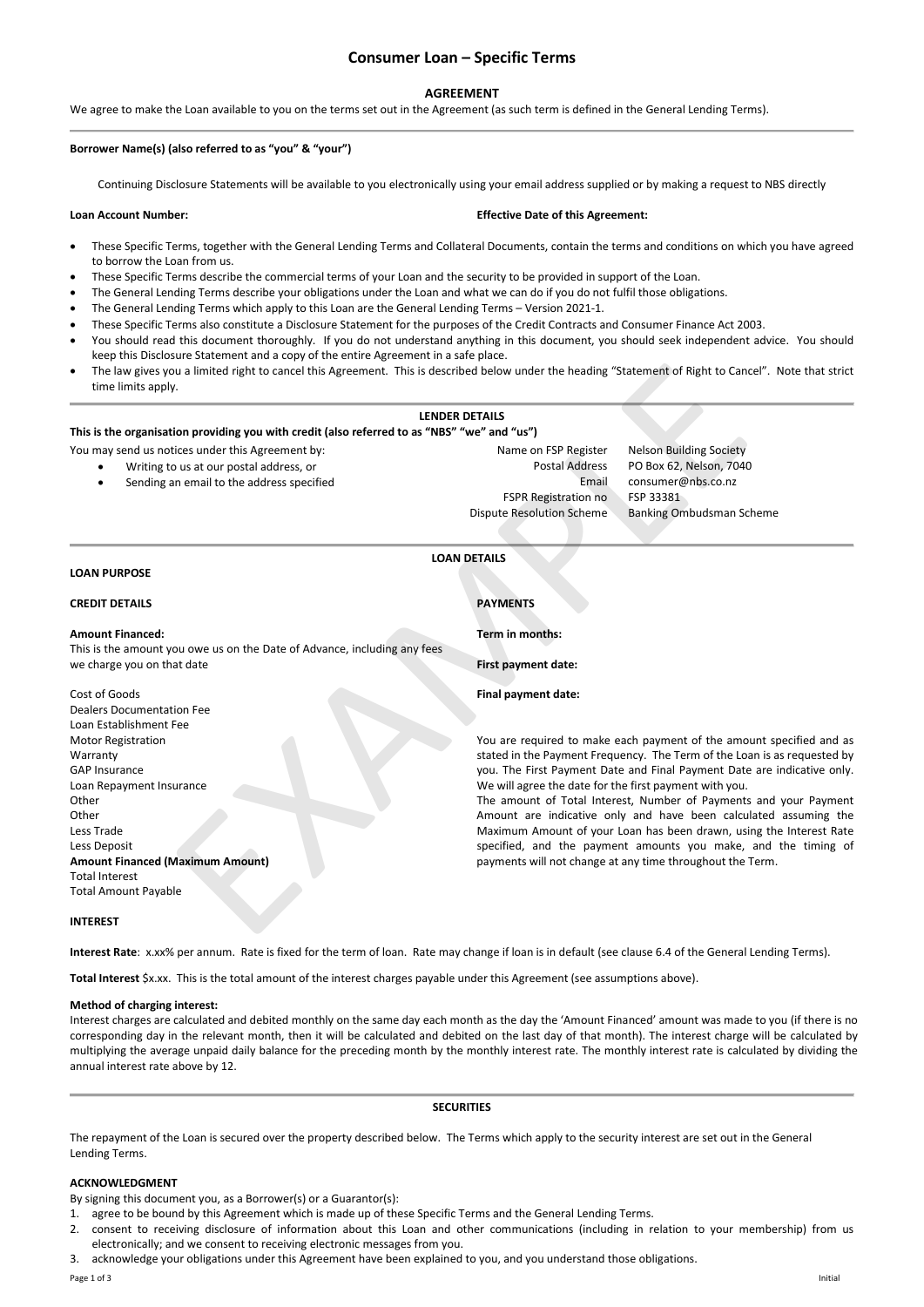- 4. acknowledge a copy of this Agreement was given to you before you signed below.
- 5. agree no representation, warranty or undertaking has been made by or on behalf of us in relation to the Loan that is not expressly set out in this Agreement and, you have not received or relied upon any advice given by or on behalf of us, when accepting this Loan.
- 6. acknowledge if the Loan is acquired for business purposes the provisions of the Consumer Guarantees Act 1993 do not apply and you confirm that disclosure has been made to us if any Secured Property or part of the Secured Property used as Collateral for the Loan forms part of any Goods and Services Tax activity.

Executed as a Deed by the parties named below

| <b>Signed Acceptance</b>  |                           |
|---------------------------|---------------------------|
| <b>Signed by Borrower</b> | <b>Signed by Borrower</b> |
|                           |                           |
| Name:                     | Name:                     |
| Date:                     | Date:                     |

#### **FEES AND CHARGES**

Information on the amounts of fees and charges payable under this Agreement and how and when those fees and charges may become payable are set out in this section, the Loan Details section and in the attached Fee Schedule.

**GENERAL INFORMATION** 

The fees in the Loan Details section are added to your Loan on the date on which the Loan is advanced.

The fees in the Fee Schedule may apply during the term of the Loan.

We may alter the amount of these fees and charges at any time (see Clause 5.3 of the General Lending Terms.) An administration cost payable on early repayment is disclosed below under the heading "Early Repayment".

#### **WHAT COULD HAPPEN IF YOU FAIL TO MEET YOUR COMMITMENTS**

#### **Security interest**

We have a security interest in the property and the land described under the heading **SECURITIES** to secure performance of your obligations under this Agreement and the payment of money payable under this Agreement. If we hold a security interest in personal property, we will register our interest on the Personal Property Securities Register. If we hold a security interest in land, we will register a mortgage with Land Information New Zealand. The security interest secures the repayment of all money you owe us and the performance of all of your obligations to us, under this Agreement and any Collateral Document. The security interest gives us direct rights in the relevant property which we can exercise **if you fail to meet your commitments under this Agreement, including if you grant a security interest over the same property to another person. These rights include the right to repossess and sell this property or land**. If the proceeds of sale do not repay the Loan in full, you will remain liable to repay the outstanding balance. We confirm that no disabling devices will be fitted to any secured property. **GENERAL INFORMATION**<br> **GENERAL INFORMATION**<br> **CENERAL INFORMATION**<br>
Details section and in the attached Fee Schedule.<br>
Details section and in the attached Fee Schedule.<br>
Checkle may apply during the term of the daon.<br>
Che

#### **Default interest and default fees**

If an Event of Default occurs under Clause 13.2 (a) of the General Lending Terms, or if at any time the Maximum Amount is exceeded, and while the relevant event continues, you must pay Interest at the Default Rate and the Fees as specified below.

The Default Rate is **5.00% per annum above the annual interest rate**

Default administration fees **(plus Recovery Costs)** may be charged for any breach by you under this Agreement or if we enforce this Agreement. The default fees and charges compensate us for the costs incurred by us in connection with enforcement or the remedy of a breach under this Agreement. Such costs could include debt collection and repossession fees charged by a third party (Repossession Agent, Legal Provider) which will be debited to the loan for the invoiced amount. Copies of which are available upon request

# **EARLY REPAYMENT**

If you pay the unpaid balance in full before the final payment is due (**Early Repayment**), you may be required to pay our administrative costs relating to the Early Repayment.

Early Repayment Administration cost **\$50.00**

# **STATEMENT OF RIGHT TO CANCEL**

The Credit Contracts and Consumer Finance Act 2003 gives you a right for a short time after the terms of this Agreement have been disclosed to you to cancel this Agreement.

#### **How to cancel**

If you want to cancel this Agreement you must give written notice to us that you intend to cancel this Agreement by:

- giving notice to us or one of our employees or agents; or
- posting the notice to us or one of our agents; or
- emailing the notice to our email address.

You must also return to us any advance and any other property received by you under this Agreement.

#### **Time limits for cancellation**

If the disclosure documents are handed to you directly you must give notice that you intend to cancel within 5 working days after you receive the documents.

If the disclosure documents are sent to you by electronic means (for example, email) you must give notice that you intend to cancel within 7 working days after the electronic communication is sent.

If the documents are mailed to you, you must give the notice within 9 working days after they were posted. Saturdays, Sundays and national public holidays are not counted as working days.

#### **What you may have to pay if you cancel**

If you cancel this Agreement we can charge you: